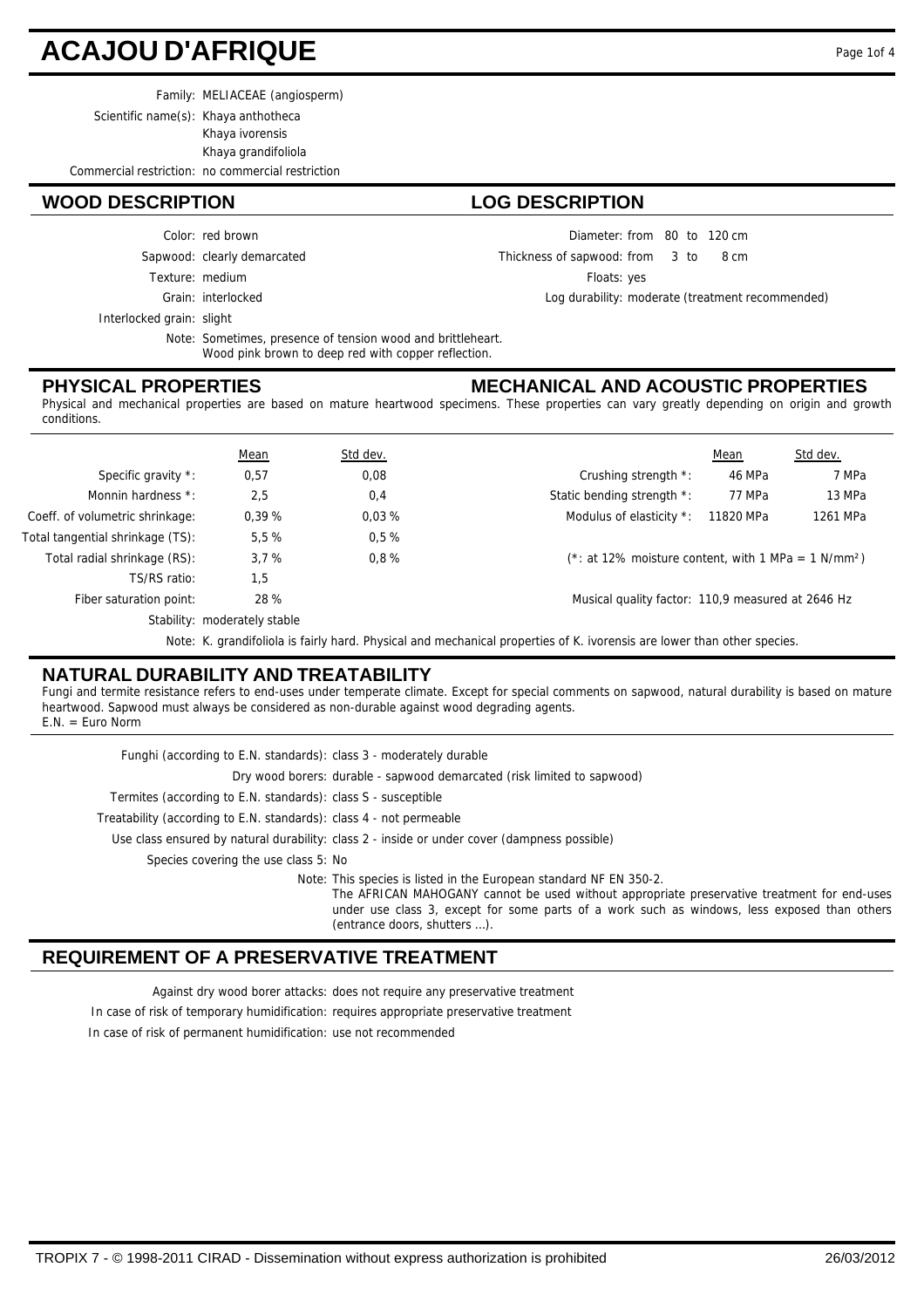# **ACAJOU D'AFRIQUE** Page 2/4

# **DRYING**

| Drying rate: rapid              |                                                                                                                | Possible drying schedule: 2 |          |          |                  |
|---------------------------------|----------------------------------------------------------------------------------------------------------------|-----------------------------|----------|----------|------------------|
| Risk of distortion: slight risk |                                                                                                                | Temperature (°C)            |          |          |                  |
| Risk of casehardening: no       |                                                                                                                | M.C. (%)                    | dry-bulb | wet-bulb | Air humidity (%) |
| Risk of checking: slight risk   |                                                                                                                | Green                       | 50       | 47       | 84               |
| Risk of collapse: no            |                                                                                                                | 40                          | 50       | 45       | 75               |
|                                 | Note: Risks of distortion may increase in presence of tension<br>wood or interlocked grain occasionnally high. | 30                          | 55       | 47       | 67               |
|                                 |                                                                                                                | 20                          | 70       | 55       | 47               |
|                                 |                                                                                                                | 15                          | 75       | 58       | 44               |

This schedule is given for information only and is applicable to thickness lower or equal to 38 mm. It must be used in compliance with the code of practice.

For thickness from 38 to 75 mm, the air relative humidity should be increased by 5 % at each step.

For thickness over 75 mm, a 10 % increase should be considered.

#### **SAWING AND MACHINING**

Blunting effect: normal Sawteeth recommended: ordinary or alloy steel Cutting tools: ordinary Peeling: good Slicing: nood Note: Tendency to woolliness (tension wood) in sawing. Risks of tearing (interlocked grain) in planing. Ribbon like aspect on quartersawn.

### **ASSEMBLING**

Nailing / screwing: good

Gluing: correct

### **COMMERCIAL GRADING**

Appearance grading for sawn timbers: According to SATA grading rules (1996) For the "General Purpose Market": Possible grading for square edged timbers: choix I, choix II, choix III, choix IV Possible grading for short length lumbers: choix I, choix II Possible grading for short length rafters: choix I, choix II, choix III For the "Special Market": Possible grading for strips and small boards (ou battens): choix I, choix II, choix III Possible grading for rafters: choix I, choix II, choix III

## **FIRE SAFETY**

Conventional French grading: Thickness  $> 14$  mm : M.3 (moderately inflammable) Thickness < 14 mm : M.4 (easily inflammable)

Euroclasses grading: D s2 d0

Default grading for solid wood, according to requirements of European standard EN 14081-1 annex C (April 2009). It concerns structural graded timber in vertical uses with mean density upper 0.35 and thickness upper 22 mm.

### **END-USES**

Cabinetwork (high class furniture) Current furniture or furniture components Sliced veneer **Interior panelling** is a state of the state of the Interior panelling Ship building (planking and deck) Communication of the Communication of the Communication of the Communication of the Communication of the Communication of the Communication of the Communication of the Communication of the Veneer for back or face of plywood exterior is exterior joinery **Interior joinery Exterior panelling** Light carpentry

Note: Pores sometimes filled with black deposits. Sawdust may cause irritation. Filling is recommended to obtain a better finish.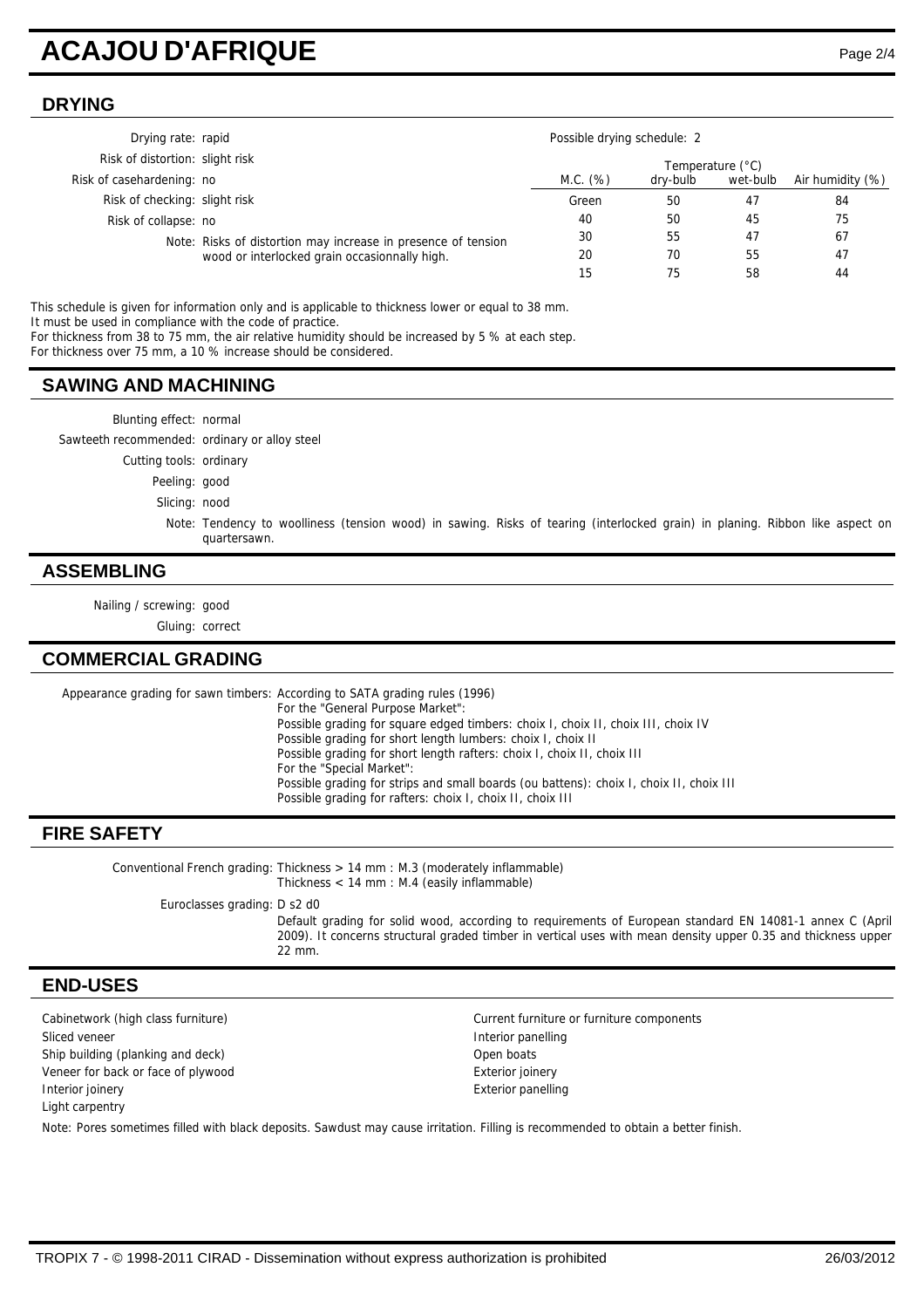# **ACAJOU D'AFRIQUE** Page 3/4

# **MAIN LOCAL NAMES**

Country Local name Country Local name United Kingdom **AFRICAN MAHOGANY** 

Angola N'DOLA Angola UNDIA NUNU Benin KAJU Cameroon MANGONA Cameroon N'GOLLON Congo N'DOLA Ivory Coast ACAJOU BASSAM Ivory Coast ACAJOU BLANC **Ivory Coast Cast Community Coast REALA** Cabon Cabon Camera Caming Caming Caming Caming Caming Captain Captain Caming Captain Caming Captain Caming Captain Captain Captain Captain Captain Captain Captain Captain Captain Ca Ghana **AFRICAN MAHOGANY** Ghana Ghana AHAFO Ghana TAKORADI MAHOGANY Equatorial Guinea CAOBA DEL GALON Equatorial Guinea **CAMANGUILA** CHARANGUILA Nigeria **Nigeria** AKUK Nigeria OGWANGO Uganda ERI KIRE Uganda MUNYAMA Central African Republic DEKE Germany **Example 20 Sermany REAL ACAJOU BASSAM** France **CONSESSES EXAMPLE ACAJOU BASSAM** 

France **ACAJOU BLANC** United Kingdom HEAVY AFRICAN MAHOGANY